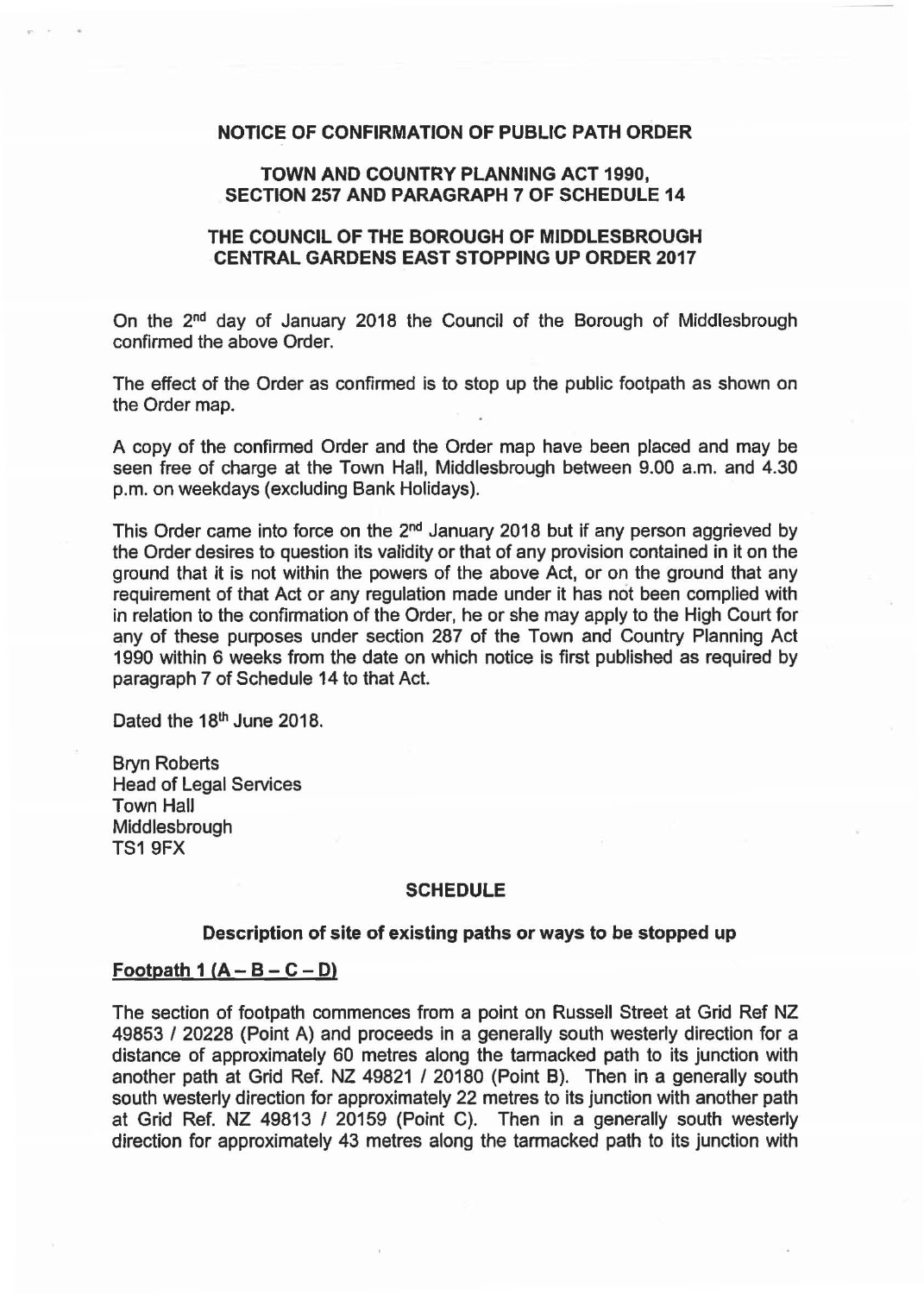Grange Road at Grid Ref. NZ 49782 I 20129 (Point D). A total distance of approximately 125 metres.

## Footpath  $2 (B - E)$

The section of footpath commences from a point on a footpath at Grid Ref NZ 49821 I 20180 (Point B) and proceeds in a generally south easterly direction for a distance of approximately 31 metres along a tarmacked path to its junction with another tarmacked path at Grid Ref. NZ 49841 / 20156 (Point E). A total distance of approximately 31 metres.

#### $$

The section of footpath commences from a point on a tarmacked path at Grid Ref NZ 49813 120159 (Point C) and. proceeds in a generally easterly direction for a distance of approximately 28 metres along a tarmacked path to its junction with another path at Grid Ref. NZ 49841 / 20156 (Point E). Then for a further 26 metres to its junction with a footpath/cycleway near No. 15 Hazel Court at Grid Ref. NZ 49867 / 20149 (Point F). A total distance of approximately 54 metres.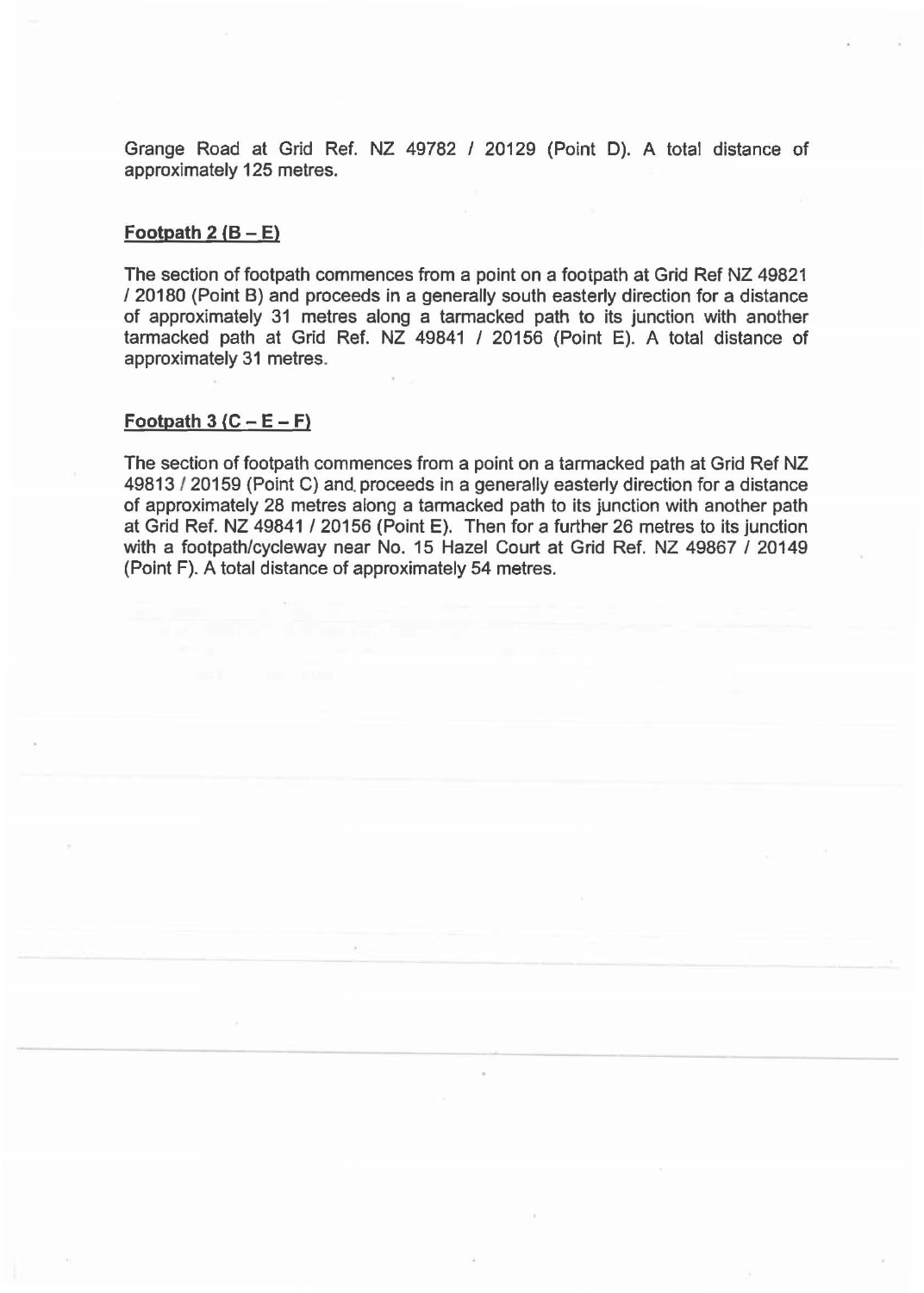